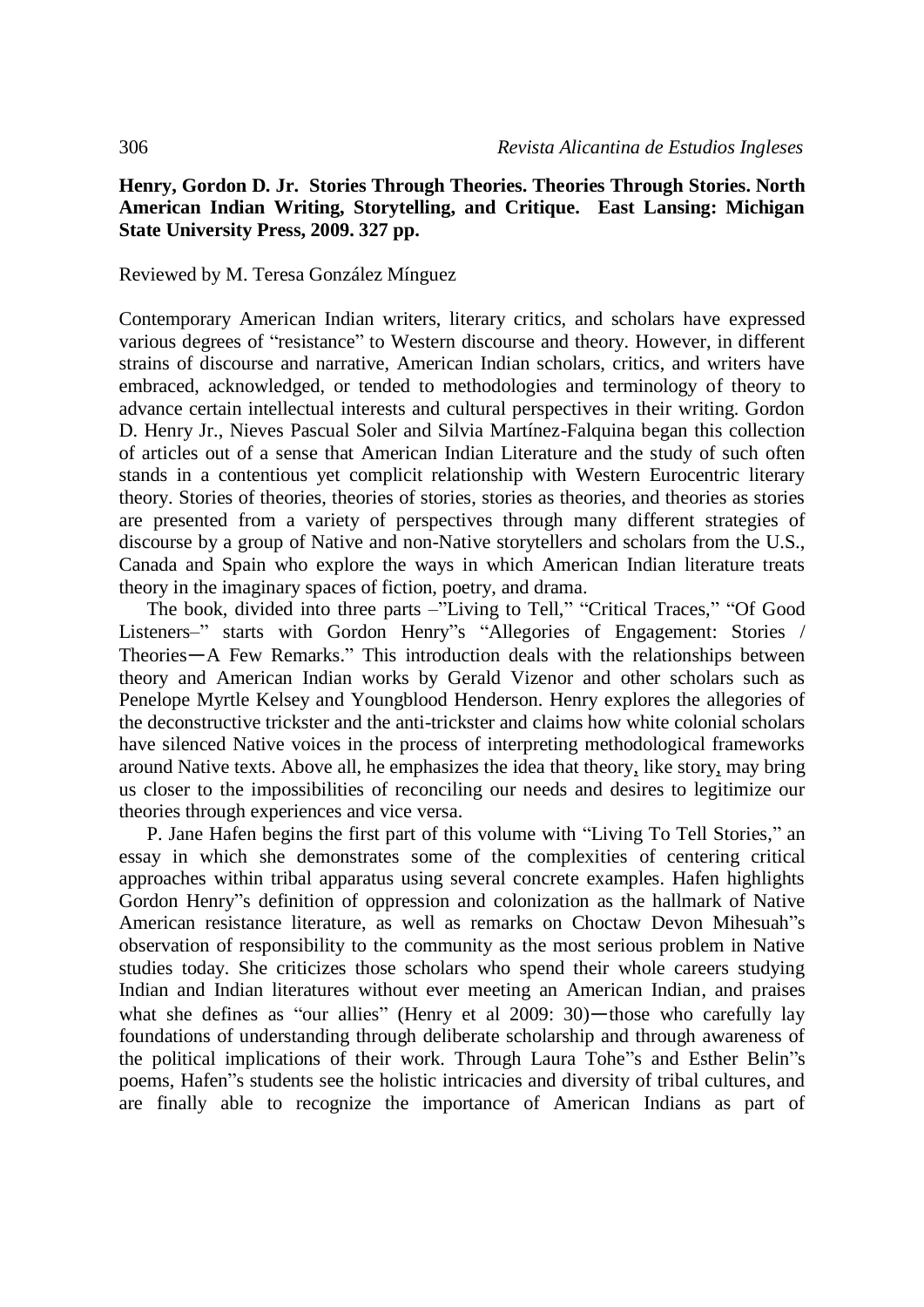## *Reviews* 307

contemporary living cultures as well as the place of American Indian literature in a decolonized context.

In the next essay, Bob Appleford examines the chapter entitled "The Supernatural Stobe Light" in Ray A. Young Bear"s experimental autobiography *Black Eagle Child: The Facepaint Narratives*, arguing that his story attempts to build a notion of the self around what is a series of unexpected and revelatory "centres," including an uncanny encounter with extraterrestrial visitors. This "humanist model of autobiography" (Henry et al 2009: 47) invites the reader to transform the autobiographer"s Other into a self, deriving pleasure from the process of reading and making another"s life. Edgar Bearchild –the protagonist– has not confessed his sense of failure openly to anyone but the readers, "allowing them to dismiss the reality of the fantastic events Young Bear bears witness" (Henry et al 2009: 53). For Appleford, Bearchild"s experiences present a twofold challenge that involves readers and the protagonist: a challenge to understanding self-discovery, and a challenge to understanding how readers can or wish to undertake this self-discovery.

The modern theoretical problem of the untranslatability of Indian legends is the central topic of Harry Brown"s article. Conscious of the inevitable hermeneutic distortions of ritual stories when translated, Brown argues that "untranslatability represents not a barrier to understanding but rather the liberation of the storyteller to make new meanings from old stories" (Henry et al 2009: 67). Through analyzing the techniques of Zitkala-Sa and Mourning Dove, he demonstrates that translation represents a means of overcoming cultural understanding and racial difference. For Morning Dove, legend is indivisible from language. Zitkala-Sa, on the other hand, separates legend from the Sioux language. For both of them, "the fundamental dilemma was that preserving Native lore required its translation, but in this act of translation, the lore was ultimately lost" (Henry et al 2009: 78-79). However, Brown concludes their hybrid legends are the best solution for intercultural connection and the preservation of an oral culture altered by the white man.

Elvira Pulitano bases her discussion on Gerald Vizenor"s *Interior Lanscapes* (1990), a blending of autocritiques of everyday writing. She discusses how Vizenor becomes at once both a creator and theorist of the genre of autobiography and explores the ways in which such a text as *Interior Landscapes* adds to the current discourse of life writing, while interrogating Vizenor"s intriguing ideas on the self in light of his return to the autobiographical motif in his recent poetry. Pulitano defines his work as an example of autocritical writing through which the author continues to wage his cultural word wars on restricted views of mixed blood identity while confirming his dedication to stories and narratives of survival.

Utilizing Ignatia Broker"s *Night Flying Woman: An Ojibway Narrative* and its characters Oona and Awasasi as models of "lived feminisms," Molly McGlennen examines the shortcomings of Western feminisms" applications to Native American women"s texts by addressing the complexities of what she terms a Native women"s theory. Through Broker"s and other Native women"s words, McGlenenn points out, "we learn that creative expression creates the critical models, models that teach women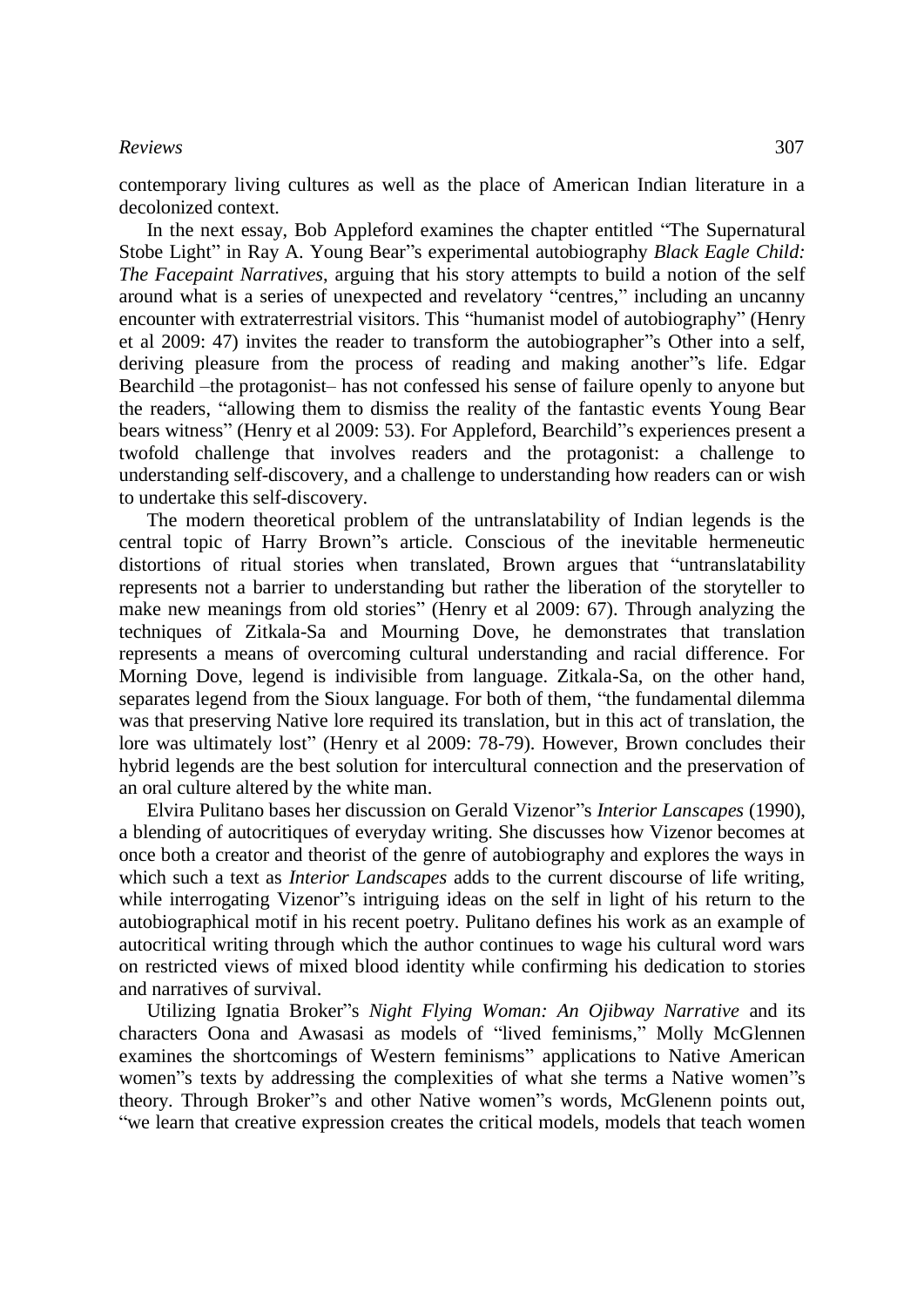how to heal, how to live in the right way, how to keep in balance" (Henry et al 2009: 117).

The second section opens with Nigonwedom James Sinclair on the important critical and creative contributions of Gerald Vizenor, whose imaginative ideas can be applied to current material struggles of Indigenous (and specifically Anishinaabeg) sovereignty and self-determination. Sinclair argues that Vizenor"s writing is deeply applicable to one of the most important processes happening in Anishinaabeg communities: "the redefining, reestablishment, and reassertion of practices and processes necessary for [their] notions of nationhood to be reactualized" (Henry et al 2009: 128).

While affirming the geocentric boundaries of indigeneity, Susan Berry Brill de Ramírez"s essay suggests ways by which Native American literatures shed light on contemporary theories of diaspora, which, in turn, can open up new directions for critical interpretations and understandings of indigenous literary works. To this aim she uses the poems of Acoma Pueblo poet, scholar and storyteller Simon J. Ortiz, who demonstrates how a late twentieth and early twenty-first century indigenous poetry can provide the means for intercultural communications that can transcend both personal affiliations and the broader public geopolitics of place and nationhood without the erasure of either. A "conversive storytelling," she elucidates, "[is] perhaps the most powerfully integrative means available to assist persons anywhere in the globe in centering themselves within their respective geographies" (Henry et al 2009: 186).

Silvia Martínez-Falquina starts her essay from the premises that we can and should establish creative dialogues between storytelling and criticism, assuming that theories incorporate narrative patterns and show theories of races in their articulation, and that stories imply and show a familiarity with theory. From these assumptions, Martínez-Falquina attempts to engage in a creative dialogue with Gordon Henry"s short story web *The Light People* (1994) and his autobiographical piece "Entries into the Autobiographical I" (2000) in order to show that the theory of reading offered in them may lead us to transformation and to prove how one author presents Native identities in a way complex enough to unsettle simple positionings we may be tempted to embrace when meeting with the text. Henry"s narratives of the Native body and self let us reconsider the worries of Native history and autobiography in such a way that both story and theory illuminate one another. His texts, she explains, "leave[s] us no alternatives except to become active participants in this reading ceremony" (Henry et al 2009: 206).

Following the theme of the trickster, Michael Wilson analyses this character in Gerald Vizenor"s *Bearheart: The Heirship Chronicles* (1990). Vizenor asserts the continuing value and even necessity of trickster traditions for their teaching not only about indigenous philosophies but also about current theoretical discussions of language and literature. Wilson remarks on the concept of Vizenor"s compassionate trickster who resists theories that create hierarchies between the conscious and the unconscious, encouraging positive manifestations of the unconscious in creativity, play and selfcriticism. With *Bearheart*, Vizenor creates worlds where theoretical and practical considerations merge into compassionate narratives of caution and possibility.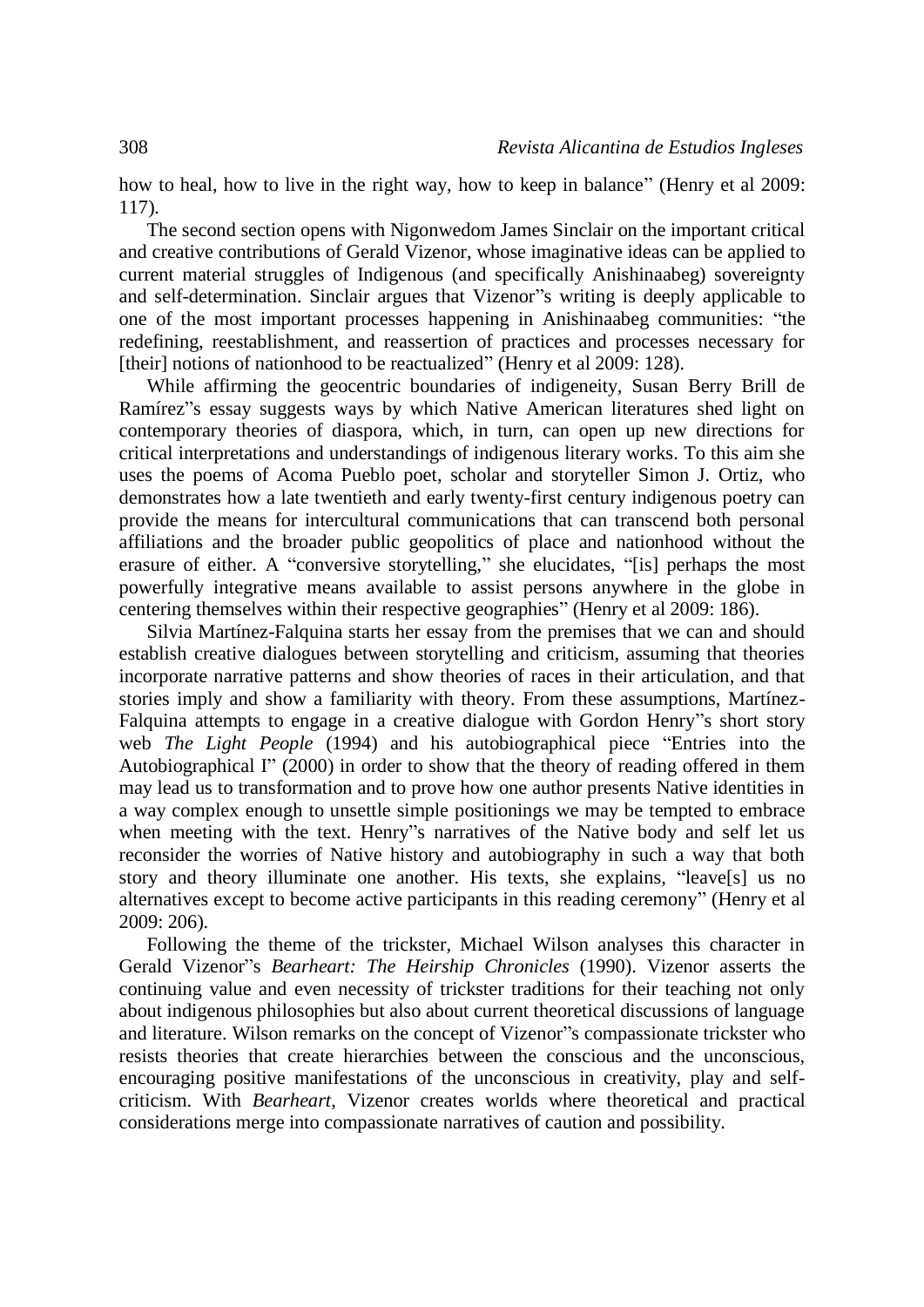## *Reviews* 309

Jane P. Haladay"s essay articulates a theory of storytelling that arises in both the structure and content of Jeannette Armstrong"s *Whispering in Shadows* through the metaphor of indigenous weaving as a cultural practice and creative process. What is significant is the concept of American Indian women writers" consistent utilization of active, culturally specific processes, which often result in a tangible and valued cultural item (weaving a basket, beading regalia, making a quilt) as a way of theorizing both contemporary writing and the continuation of original Native oral traditions. When understood from this perspective, the ways in which these Native women construct their texts demonstrate the visual and/or literary enactments of these weaving, beading, and/or quilting processes. For Haladay, "Amstrong"s story does not remain confined to the flatness of the printed page but, like an emerging basket, takes shapes from the first strand and arises from the page to weave its meaning within the heart and consciousness of every reader" (Henry et al 2009: 254).

The paradoxes of hybridity and the rejection of the notion that Natives are "vanishing communities" are the central topics of the essay which opens the third section. Teresa Gibert examines how Thomas King grounds his stories in personal recollections and contemporary popular culture to later focus on the social realities of today"s Canadian urban centres and reserves. Throughout interviews with the author and the Massey lectures he delivered in 2003─later published as a book under the title of *The Truth about Stories: A Native Narrative*-she emphasizes how King "blends theory and practice both by speculating on the enormous potential of storytelling and by narrating a considerable number of [woven] stories" (Henry et al 2009: 266). The combination of elements derived from actual existence and history or those from the world of fantasy mixed with magic realism and surrealism, as well as King"s serious concerns within a comic framework, correct widespread misconceptions about Native peoples and their cultures. King believes in the transformative power of his writings, inviting us to do whatever we wish with them. As Gibert remarks, King"s are "public stories for everyone to use freely, albeit always honestly, for listeners and readers are encouraged to share the moral responsibility of storytelling" (Henry et al 2009: 271).

In an essay with wide-raging examples, Nieves Pascual Soler examines the limits between authenticity and inauthenticity through the imposturing strategies of Stansfield Belaney—an English naturalist who adopted an Indian identity under the name of Grey Old until he was discovered. Pascual Soler asserts that "the narrative of colonization has been a narrative of imposture, built on concepts that repressed all qualitative referents," but imposture demands exposure to exist as a promise of truth (Henry et al 2009: 277). Thanks to his books and photographs, Belaney/Grey Old served the purpose of ethnic reconstruction and reinforced the essentialist categories of oppression. His imposturing does not supplant the self because there is nothing so perfectly hidden that is never undetected. In *Pilgrims of the Wild* (1935) and *Tales of an Empty Cabin: Stories of the Early Days in Canada"s North* (1936) Belaney believed his own fabrication. Perhaps his failure was his "excess of indigeneity" (279) to show the essence of pure Nativeness through his images. As Pascual Soler concludes, his imposture is that "of not having dispossessed himself of the truth content of himself" (Henry et al 2009: 289).